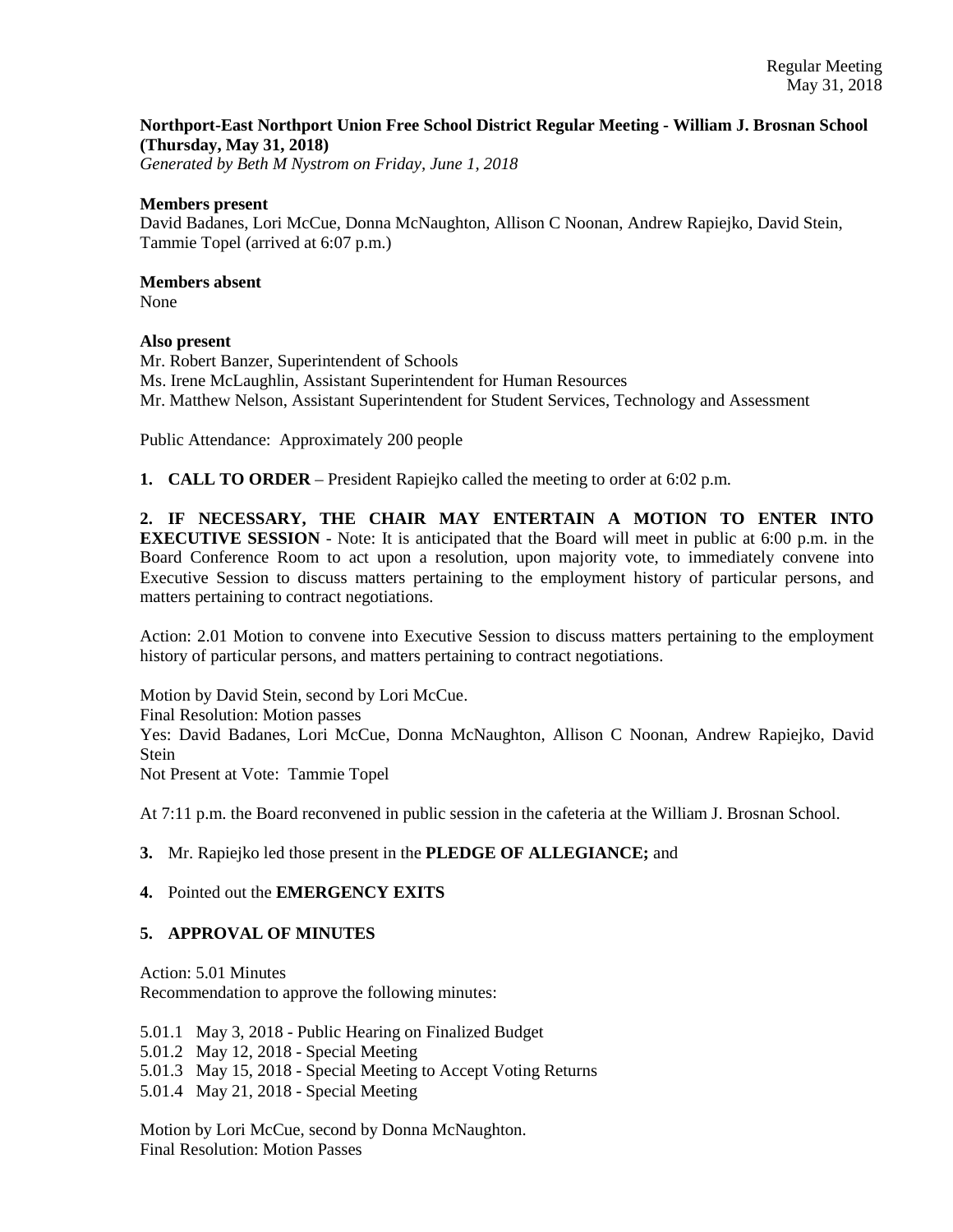Yes: David Badanes, Lori McCue, Donna McNaughton, Allison C Noonan, Andrew Rapiejko, David Stein, Tammie Topel

## **6. STUDENT AND STAFF RECOGNITION/ANNOUNCEMENTS FROM THE SUPERINTENDENT OF SCHOOLS**

Presentations: 6.01 Accomplishments of Staff and Students

6.01.1 Dr. Izzet Mergen, Director of Fine and Performing Arts, introduced Shannon Culhane, Art Department Student of the Month.

Dr. Mergen stated that Shannon is a dedicated young artist who has taken courses in the Fine Arts program and the Fashion Design & Illustration program. She has reached the highest level of excellence in both AP Studio Art and Fashion Design & Illustration. Shannon received the highest mark of a 5 on her AP Studio Art Drawing Exam. She has received a variety of awards for her work including: several Scholastic Gold Key Awards, 2018 Scholar-Artist Award, and Achievement in Drawing Award at the Long Island's Best: Young Artist Show. She has also received a  $2<sup>nd</sup>$  Place Judith Sposato Award at the Long Island's Best: Young Artist Show. Shannon's Fine Arts and Fashion Design & Illustration teachers describe her as a talented, hard-working and dedicated student. Her tremendous skill and determination to be her best has culminated in an incredible portfolio. Her collection of fashion illustrations and garments are exception and her expressive self-portraits convey intense emotion and capture a striking likeness to her. Shannon pursues advice and critiques of her personal art projects, often putting hours of extra drawing time just so she can perfect her craft.

Shannon is looking forward to continuing her art in college. She plans on attending school for fashion design and was accepted into the fashion programs at FIT, MassArt, SCAD, Drexel University, and Pratt Institute. She will be attending the Fashion Institute of Technology as a Fashion Design major.

President Rapiejko and Superintendent Banzer congratulated Shannon on her fine accomplishments and presented her with a commendation from the Board.

6.01.2 Dr. Izzet Mergen, Director of Fine and Performing Arts, introduced Ryan Dee, Music Department Student of the Month

Dr. Mergen stated that Ryan is a musician in every sense of the word, a talented, passionate, and dedicated horn player and composer. Ryan has taken full advantage of the musical opportunities that have come his way. He is a natural leader, whether in front of a group of peers or behind the scenes, bringing a true sense of collaboration and excitement to everything he does. Ryan's teachers have all commended him on his level of maturity, commitment, and professionalism as they have proudly witnessed his musicianship grow over the years. Ryan's passion has steadily grown since his childhood, growing up in a family with a love of music and a community with an undying support of the arts. He has shared his musicianship with various ensembles at Northport High School over the past four years, participating in the Marching Band, Symphonic Winds, Symphony Orchestra, Pit Orchestra, Freshman Choir, and the Northport Horn Club. In his senior year, Ryan has been the principal hornist in all of his instrumental ensembles and was honored to be named the High School Marching Band's President. Ryan's artistry on the horn and as a composer has been recognized at the local and state level by his selection as an All-State Symphony Orchestra member for the past two years and a winner of the All-State Electronic Music Composer Showcase in 2016.

Ryan will be continuing his studies at Syracuse University in the fall, where he will be majoring in Music and Entertainment Industries as part of Syracuse University's Bandier Program as well as continuing to play the horn by pursuing a minor in music performance.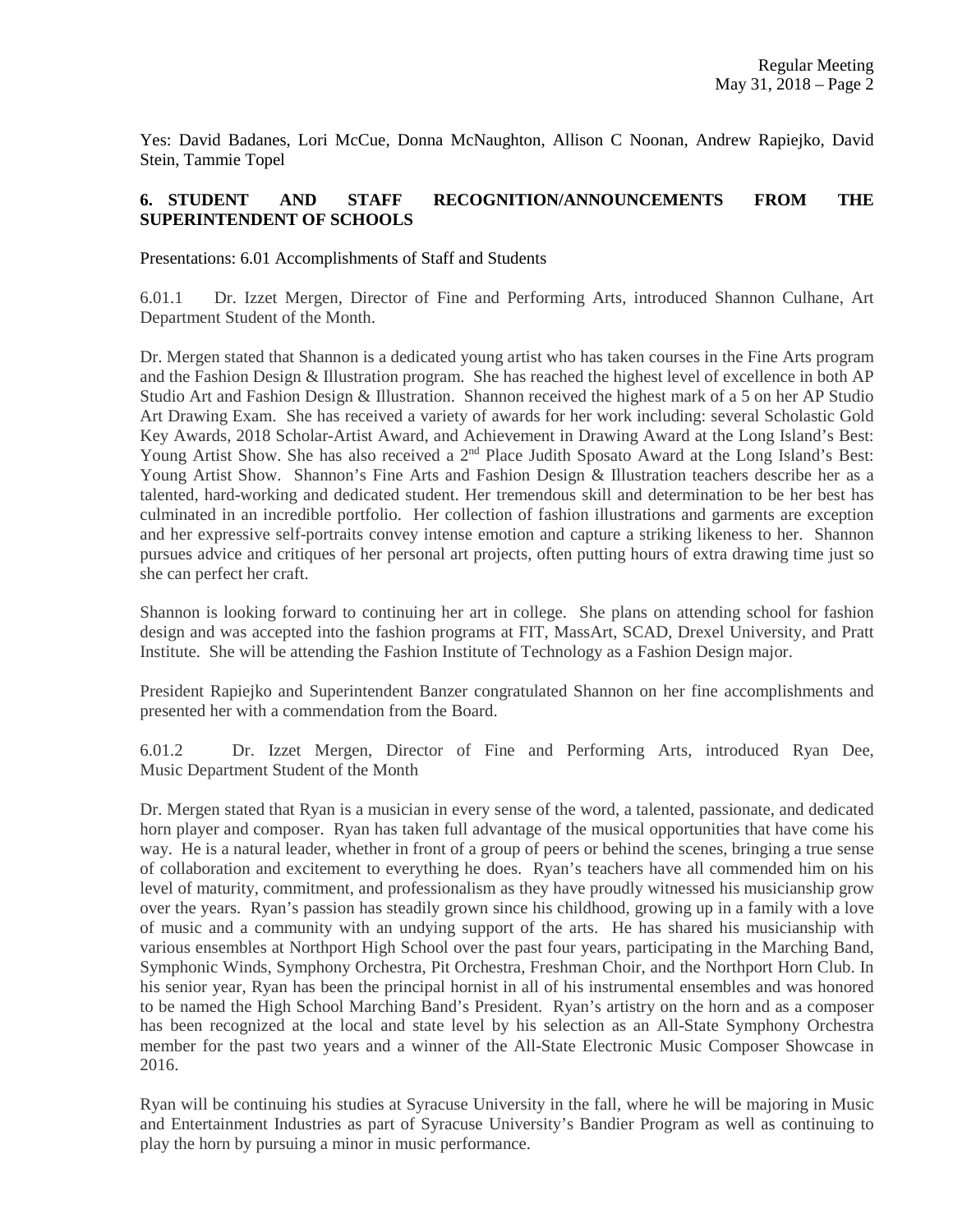President Rapiejko and Superintendent Banzer congratulated Ryan on his fine accomplishments and presented him with a commendation from the Board.

6.01.3 Ms. Robin Rann, District Chairperson of Mathematics, introduced the following Mathematics Award Recipients:

### **Long Island Math Fair Medalists**

#### Gold:

Zoe Meadows, Jack Breckling, Braden Ciszek, Soraya Basrai, Madeleine Cierski, Victoria Fedik, Lianna Greenstein, Madison Heckman, Esther Loring, Julia Mescallado, Audrey Ryan, Katelyn Urevich, McKenzie Schuvart, Sophia Borovikova, Kevin Penrose, Ashleigh Basel, William Doyle, David Jung

### Silver:

Anne Mara, Lauren Rogers, Clare Vogt, Thomas McDonagh, Theodore Krantz, Danielle Levanti

### Bronze:

Jason DeCaro, Joshua D'Souza, Victor Mainetti, Eli Dalton, Patrick Farrell, Aidan Foley, Shane McGlone, Jason Ahlstrand, Stephanie Hipper, Valentina Masone, Elias Giuliano, Derek Stratton, Kyle Mitard, Harsh Patel

## **AMC/AIME**

AMC 12 School Winner (NHS): Daniel O'Connor AMC 10 School Winners (NHS): Brandon Carire, Chloe Stepanek AMC 8 School Winner (NMS): Ozan Demir AMC 8 School Winners (ENMS): Abigail Jackson, Todd Petry

## **Suffolk County Math Tournament**

Upper Level Team, 5th Place: Daniel O'Connor, Tina Guo, Daniel Kim, Nicholas Millkey, Peter Mainetti Individual, 5th Place: Peter Mainetti

## **SCMTA Mathematics Course Contests - High Scorers in Suffolk County**

Level J (Grade 7/Pre-Algebra Level exam): Luke Tuthill (6th Grade), 4th Place Level IV (Pre-Calculus Level exam): David Jung (11th Grade), 4th Place; Kyle Mitard (11th Grade), 5th Place

## **Mathletes - High Scorers in Suffolk County for Season**

Danile Kim, Peter Mainetti, Daniel O'Connor

# **Rensselaer Medal (\$25,000/year scholarship to Rensselaer Polytechnic Institute)**

William Doyle

6.01.4 Mr. David Storch, District Chairperson of Science and Technology Education, introduced the following Science Award Recipients:

- Lucas Edwards Honorable Mention Brookhaven National Laboratory Elementary Science Fair Kindergarten
- Lillian Olivari Honorable Mention Brookhaven National Laboratory Elementary Science Fair -2nd Grade
- Maxwell DeBrino, Philip Mancino, Gavin Murdock, Madalyn Oliver, Isabella Vozza Trout in the Classroom - Science Research Program
- Isabella DeBrino Johns Hopkins Team Packard Scholarship
- Katie Sierra Semifinalist Siemens Competition in Math, Science and Technology and Simons Summer Research Scholarship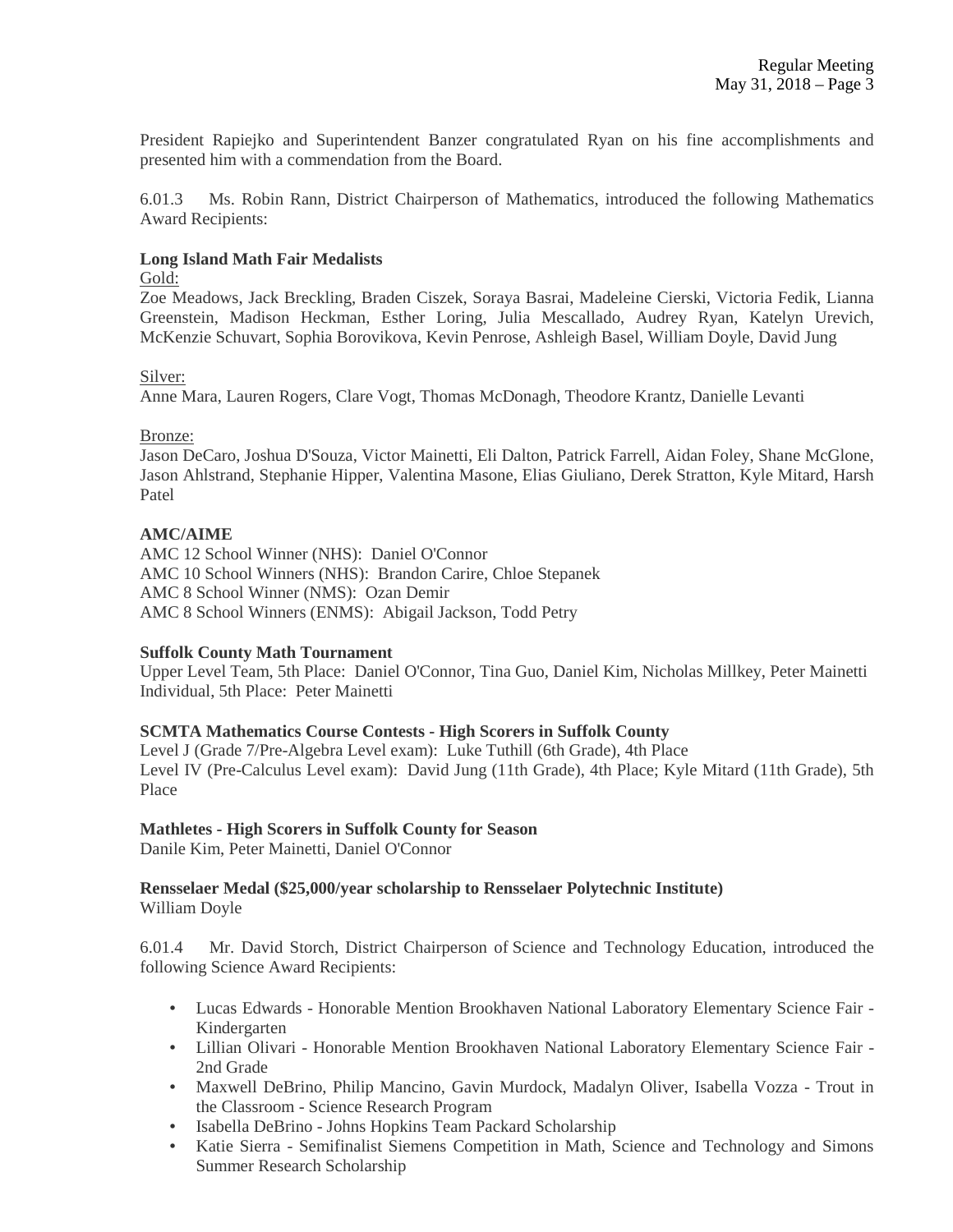- William Doyle Rensselaer Medal and Scholarship
- Nathaniel Wang Brookhaven National Laboratory High School Science Research Program
- Isabella DeBrino, Katie Sierra, Julianne Starzee Long Island Science and Engineering Fair Honorable Mention
- Logan Carbone Long Island Science Congress Honorable Mention
- Yoora Cho Long Island Science Congress Honorable Mention
- Isabella DeBrino Long Island Science Congress High Honors
- Maxwell DeBrino Long Island Science Congress Highest Honors and Most Distinguished Categorical Project in Biology
- Katie Denin Long Island Science Congress Honorable Mention
- Nicole Forte Long Island Science Congress Achievement
- Samuel Gozelski Long Island Science Congress Honors and ASM International LI Chapter Award
- Danielle Levanti Long Island Science Congress Honorable Mention
- Brian McDonagh Long Island Science Congress Achievement and Robert Nelson Memorial Award
- Katie Sierra Long Island Science Congress Highest Honors and Most Distinguished Categorical Project in Ecology
- Sophie Smith Long Island Science Congress Achievement
- Julianne Starzee Long Island Science Congress Honors
- Jonah Thomas Long Island Science Congress Honors
- Nathaniel Wang Long Island Science Congress Meritorious
- Codebreakers CyberSecurity Patriot Competition
- Team 5099 The Cyberian Tigers FIRST Robotics
- Environment Team Citizens Campaign for the Environment
- Kimberly Collins Regeneron STEM Teaching Fellowship
- Connor Maltese Cradle of Aviation and Brookhaven National Labs MagLev Challenge 1st Place Gravity
- Carter Mooers Cradle of Aviation and Brookhaven National Labs MagLev Challenge 2nd Place Gravity
- Colby Burns Cradle of Aviation and Brookhaven National Labs MagLev Challenge 1st Place Wind Power
- Connor Burns Cradle of Aviation and Brookhaven National Labs MagLev Challenge 2nd Place Wind Power
- Hunter Rumpel Cradle of Aviation and Brookhaven National Labs MagLev Challenge 1st Place Self-Propelled
- Erik Craft Cradle of Aviation and Brookhaven National Labs MagLev Challenge 2nd Place Self-Propelled

6.01.5 Dr. Izzet Mergen, Director of Fine and Performing Arts, introduced the following Visual Art Award Recipients:

- Maristella Bacus Scholastic Art & Writing Awards Honorable Mention
- Summer Blitz Scholastic Art & Writing Awards Gold Key and Silver Key; Huntington Camera Club - 3rd Place Texture
- Aidan Bryant LI Media Arts Best in Show; Photographic Society of America 3rd Place Architecture; Photographic Federation of Long Island - 1st Place Architecture
- Rachel Buda Scholastic Art & Writing Awards Honorable Mention
- Alyssa Cartolano Scholastic Art & Writing Awards Honorable Mention
- Caitlin Cashwell Worth1000.com 1st Place
- Juliana Conforti Scholastic Art & Writing Awards Silver Key and Honorable Mention
- Ciara Connor Scholastic Art & Writing Awards Honorable Mention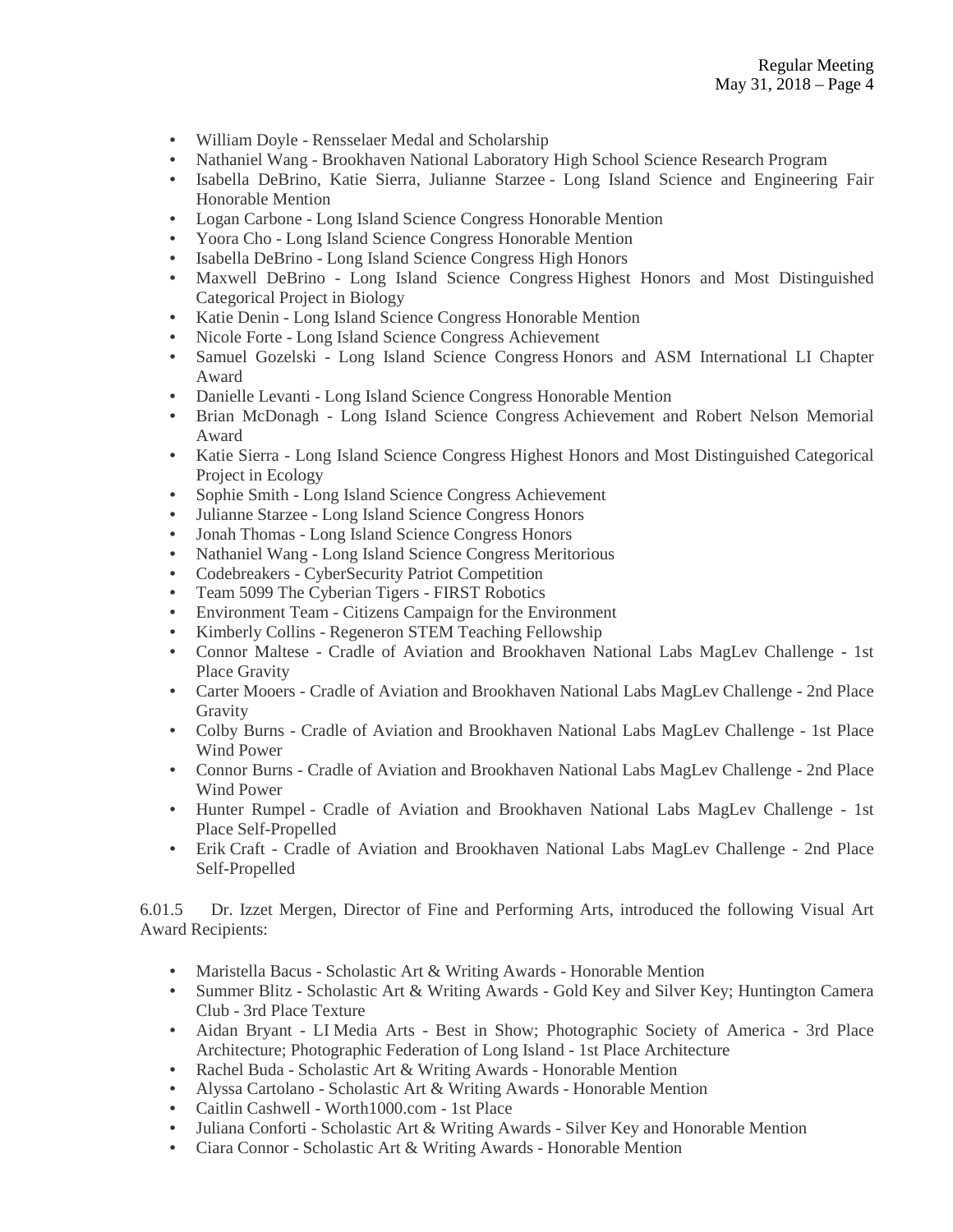- Shannon Culhane Scholastic Art & Writing Awards Gold Key, Silver Key, and Honorable Mention; LIAA Scholar Artist; Friends of OHEKA - Otto Kahn Scholarship; Go Ape! - Achievement; SCALA - Recognition (\$50); Long Island's Best
- Kaitlyn Cunningham Scholastic Art & Writing Awards Honorable Mention
- Jennifer DellaMarco Scholastic Art & Writing Awards Honorable Mention
- Krystal Fabbricante Scholastic Art & Writing Awards Silver Key and Honorable Mention; Congressional Art Competition - 2nd Place; LI Media Arts - Best in Show; Photographic Federation of Long Island - 3rd Place Monochromatic; Photographer's Forum - Finalist - Best of High School Photography 2018
- Edgar Farley Scholastic Art & Writing Awards Gold Key; LI Media Arts Best in Show; Scholastic Art & Writing Awards - National Silver
- Samantha Gilmore Scholastic Art & Writing Awards Silver Key; LI Media Arts Best in Show; Photographic Federation of Long Island - 1st Place Monochromatic Choice; Huntington Camera Club - Honorable Mention Open Category
- Jennifer Halpern Scholastic Art & Writing Awards Honorable Mention
- Kristen Impicciche Scholastic Art & Writing Awards Gold Key and Silver Key
- Katya Jaworski Scholastic Art & Writing Awards Gold Key; LI Media Arts Best in Show
- Leliani Kaiser Scholastic Art & Writing Awards Gold Key, Silver Key and Honorable Mention; Huntington Arts Council - Honorable Mention
- Malia Kaiser Scholastic Art & Writing Awards Gold Key and Silver Key; Huntington Camera Club - Honorable Mention Texture
- Carra Lanigan Scholastic Art & Writing Awards Gold Key; Huntington Arts Council Honorable Mention
- Tyler Lazinski Scholastic Art & Writing Awards Gold Key
- Juliette LeHenaff Photographic Federation of Long Island 2nd Place Portrait Category
- Erin Malfi Scholastic Art & Writing Awards Gold Key
- Sophia Martuscello LI Media Arts Best in Show
- Molly McBride LI Media Arts Best in Show
- Christopher McCartney Scholastic Art & Writing Awards Silver Key and Honorable Mention; Huntington Arts Council - Honorable Mention
- Emily McDevitt Scholastic Art & Writing Awards Honorable Mention
- Caleigh McKinley Tamron Student Showcase Honorable Mention Photography
- Shannon Milligan Scholastic Art & Writing Awards Gold Key and Honorable Mention; Huntington Arts Council - Honorable Mention
- Alyssa Monez Scholastic Art & Writing Awards Honorable Mention
- Madelyn Mullen Photographic Society of America 1st Place Landscape; Photographic Federation of Long Island - 2nd Place Landscape
- Alice Nikiforov LI Media Arts Best in Show
- Tyjanae Orr Scholastic Art & Writing Awards Honorable Mention
- Riley Overton Scholastic Art & Writing Awards Silver Key
- Lindsay Papasian Scholastic Art & Writing Awards Honorable Mention
- Brooke Petrucci Scholastic Art & Writing Awards Gold Key, Silver Key and Honorable Mention
- Steven Randall Scholastic Art & Writing Awards Honorable Mention
- Zachary Rodriguez Scholastic Art & Writing Awards Gold Key; High Arts Showcase Honorable Mention
- Kirsten Roethel Scholastic Art & Writing Awards Silver Key; Huntington Camera Club 1st Place Texture Category
- Sydnie Rohme Scholastic Art & Writing Awards Gold Key and Silver Key; Huntington Camera Club - 2nd Place Texture
- Garrett Rospars Scholastic Art & Writing Awards Honorable Mention
- Aidan Rossi Scholastic Art & Writing Awards Gold Key and Silver Key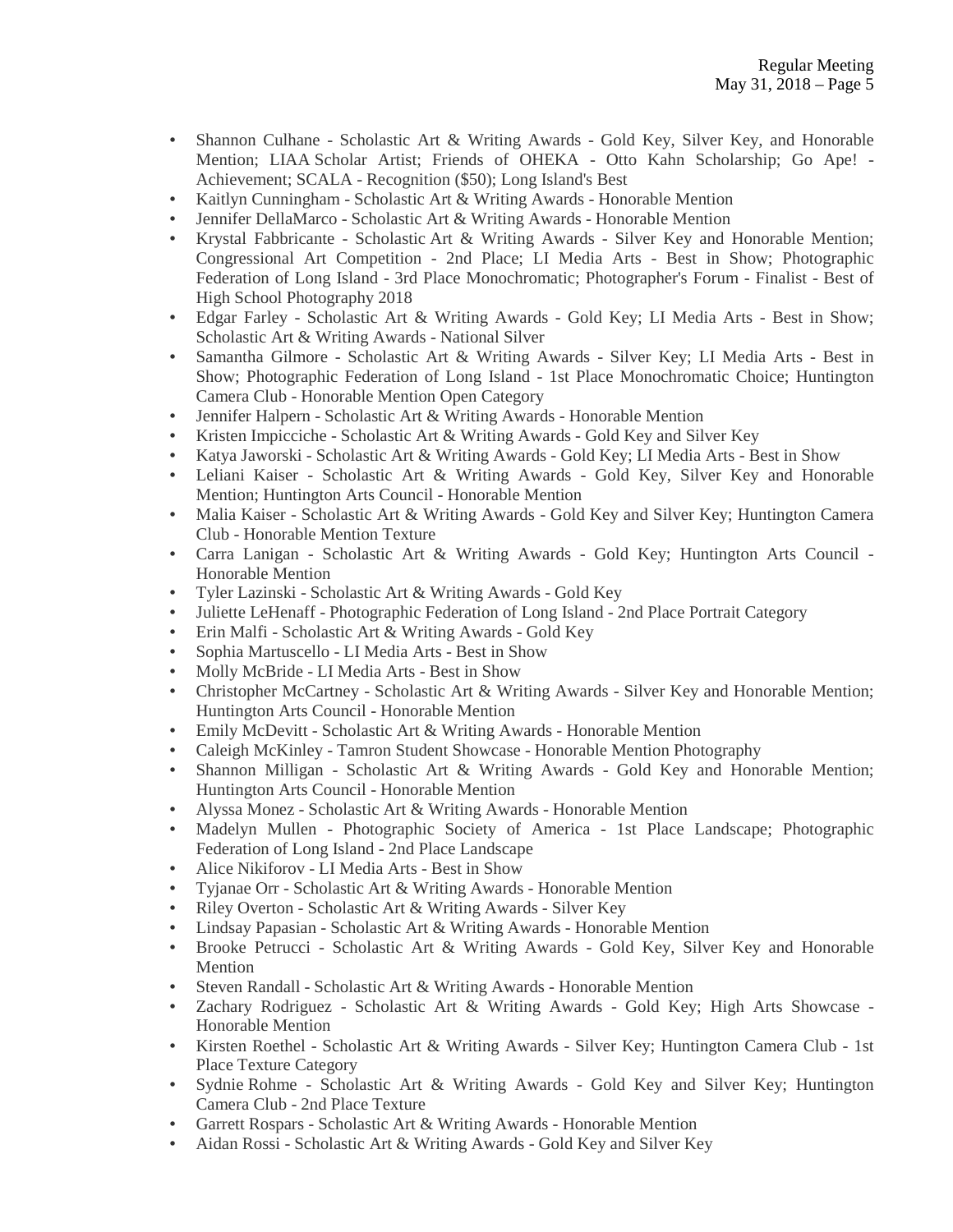- John Scalia Scholastic Art & Writing Awards Gold Key and Silver Key; LI Media Arts- Best in Show
- Aidan Sewell Huntington Camera Club Honorable Mention Texture
- Joanna Snider Scholastic Art & Writing Awards Gold Key
- Emily Spoering Scholastic Art & Writing Awards Honorable Mention; High Arts Showcase -Honorable Mention
- Nicole Steiger Scholastic Art & Writing Awards Honorable Mention; Go Ape! Honorable Mention; Photographic Federation of Long Island - 3rd Place Color Choice; Huntington Camera Club - Honorable Mention Texture
- Jacqueline Stevens Long Island's Best
- Mackenzie Tarantino Scholastic Art & Writing Awards Silver Key and Honorable Mention
- Addison Westerlind LI Media Arts Best in Show
- Teva Yaari Holocaust Museum Photos selected to be featured in Holocaust Museum

Information: 6.02 Upcoming Meetings

President Rapiejko reviewed the upcoming meetings of June 14<sup>th</sup>, July 12<sup>th</sup> and August 23<sup>rd</sup>.

**7. COMMUNICATIONS** - Please Note: This is the opportunity for persons who had written letters to the Board to speak to the Board regarding the issues raised in their communications. Speakers are asked to keep their comments brief, and to speak no longer than 5 minutes.

**8. PUBLIC COMMENT/PARTICIPATION** - Please Note: Community members are invited to share their questions, comments, or concerns with the School Board. When speaking, citizens should state their name and address for the record and limit their presentation to 5 minutes. Where possible, the Board will answer factual questions immediately. A written response may be provided when information is not available. If a response would involve discussion of Board Policy or decisions which might be of interest to citizens not present at the meeting, the Board may place the item on a future meeting agenda.

| Name                                  | Comment                                                                                                                                                                                                                                                                                                                        |
|---------------------------------------|--------------------------------------------------------------------------------------------------------------------------------------------------------------------------------------------------------------------------------------------------------------------------------------------------------------------------------|
| Shawne Albero                         | Stated that SEPTA had written letter to the Board on April 30 <sup>th</sup> regarding the                                                                                                                                                                                                                                      |
| <b>SEPTA Co-President</b>             | April 12 <sup>th</sup> Board meeting and the comments made regarding the need for a<br>behaviorist. Ms. Albero asked when the Board will give a response. Ms. Albero<br>asked when there will be a significant improvement in the special education<br>department and asked the Board to take a closer look at the department. |
| John Kobel                            | Stated he asked the retired UTN to send a letter out to anyone who worked at                                                                                                                                                                                                                                                   |
| <b>Retired Teacher</b>                | Middleville Junior High School who had gotten sick. Mr. Kobel read responses to<br>that letter.                                                                                                                                                                                                                                |
| Melissa Stratigos<br>Parent           | Stated her concerns about Northport Middle School and requested a soil sample<br>be performed. Ms. Stratigos continued reading the responses that Mr. Kobel<br>started reading.                                                                                                                                                |
| Denise Schwartz                       | Stated her concerns about Northport Middle School and LIPA. Ms. Schwartz                                                                                                                                                                                                                                                       |
| Parent                                | stated that the District needs to be proactive and plan ahead and look for ways to<br>save money and potentially close one or two buildings.                                                                                                                                                                                   |
| David Badanes<br><b>Board Trustee</b> | Asked when the Board workshop on the Armed vs. Unarmed Guards will take<br>place.                                                                                                                                                                                                                                              |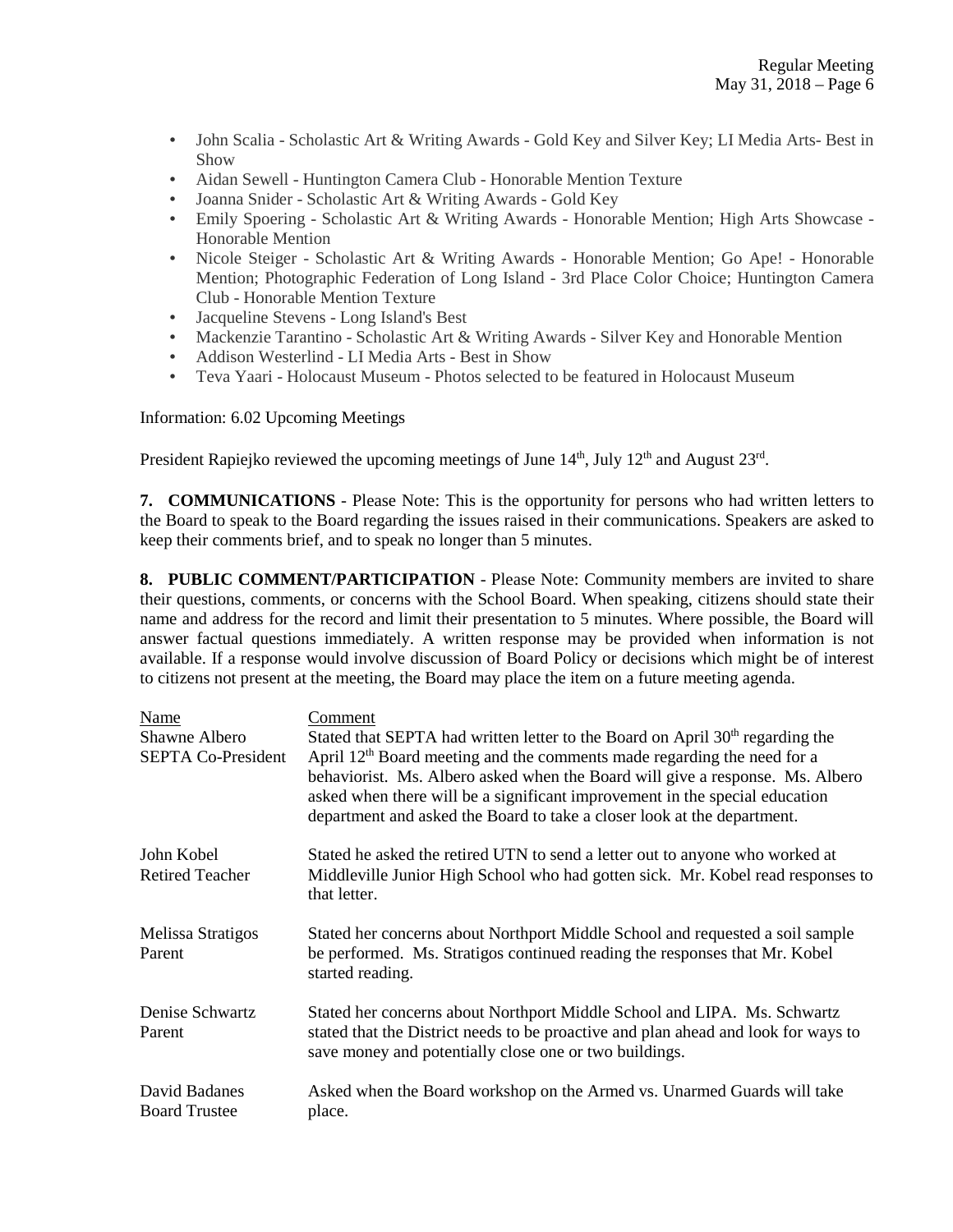President Rapiejko stated that each Board Member was asked to submit a list of questions that the District Clerk compiled. Mr. Rapiejko proposed that the Board have a discussion about the workshop at the June  $14<sup>th</sup>$  meeting.

### **9. SPECIAL REPORTS**

### **10. SUPERINTENDENT'S REPORT, GENERAL - FOR BOARD ACTION**

Action: 10.01 Personnel Actions Report Recommendation to approve the attached Personnel Actions Report

President Rapiejko announced the retirement of Delores Scollan, Physical Education Teacher.

Motion by David Stein, second by Lori McCue. Final Resolution: Motion Passes Yes: David Badanes, Lori McCue, Donna McNaughton, Allison C Noonan, Andrew Rapiejko, David Stein, Tammie Topel

Action: 10.02 Schedule J - Committee on Special Education Recommendation to approve Schedule J - Committee on Special Education

Motion by David Stein, second by Lori McCue. Final Resolution: Motion Passes Yes: David Badanes, Lori McCue, Donna McNaughton, Allison C Noonan, Andrew Rapiejko, David Stein, Tammie Topel

Action: 10.03 Calendar of Board Meetings Recommendation to adopt the Revised Calendar of Board Meetings for 2018-2019

Motion by David Stein, second by Lori McCue. Final Resolution: Motion Passes Yes: David Badanes, Lori McCue, Donna McNaughton, Allison C Noonan, Andrew Rapiejko, David Stein, Tammie Topel

Action: 10.04 Impartial Hearing Officer Recommendation that the Board appoint Richard Thompson, Esq. as Hearing Officer to conduct hearings pursuant to Section 504 of the Rehabilitation Act of 1973 and Section 3214 of the Education Law of the State of New York

Motion by David Stein, second by Lori McCue. Final Resolution: Motion Passes Yes: David Badanes, Lori McCue, Donna McNaughton, Allison C Noonan, Andrew Rapiejko, David Stein, Tammie Topel

Action: 10.05 Professional Development Plan Recommendation to approve the 2018-2019 Professional Development Plan Update

Motion by David Stein, second by Lori McCue. Final Resolution: Motion Passes Yes: David Badanes, Lori McCue, Donna McNaughton, Allison C Noonan, Andrew Rapiejko, David Stein, Tammie Topel

## **11. SUPERINTENDENT'S REPORT, FINANCIAL - FOR BOARD ACTION**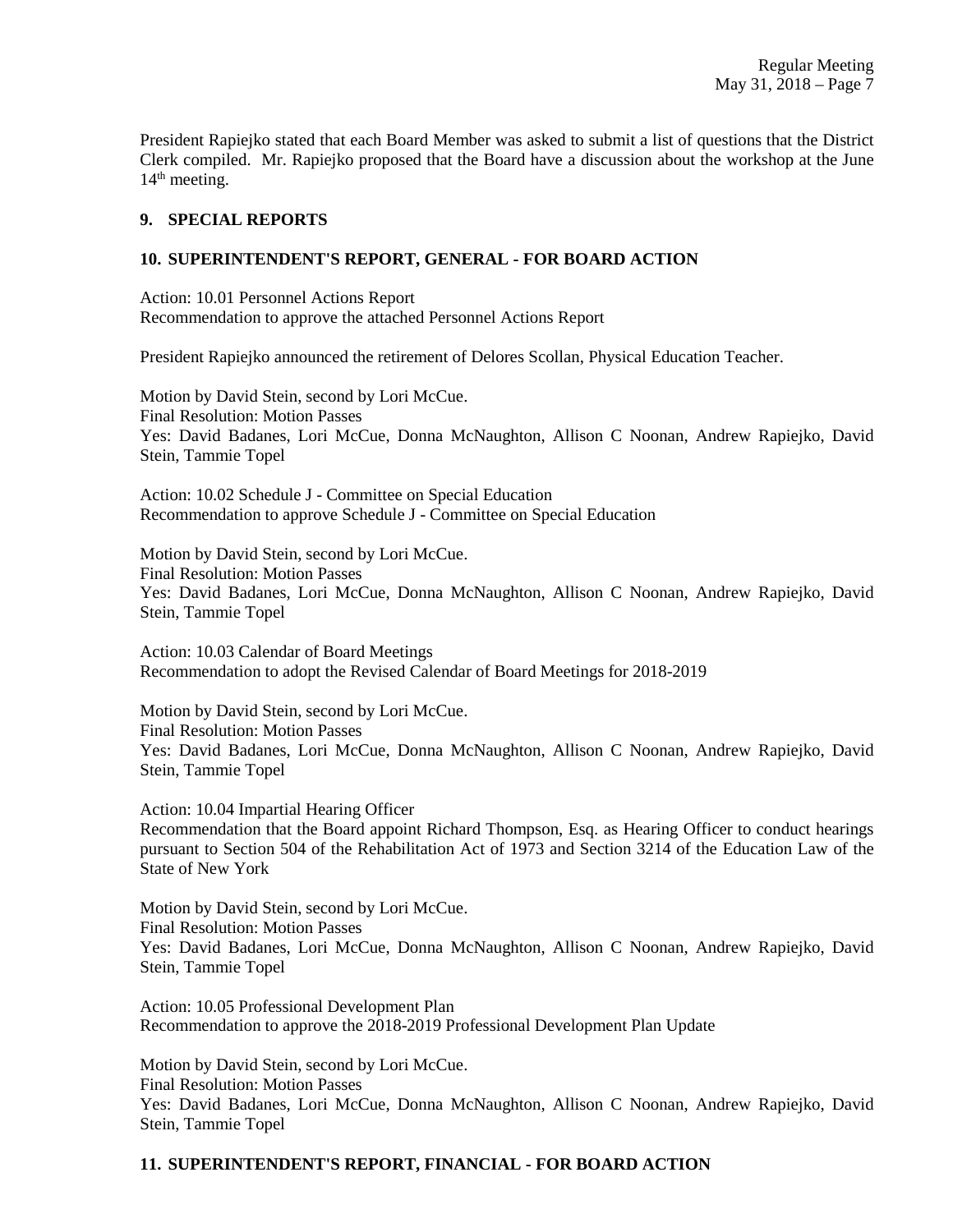Action: 11.01 BIDS Recommendation to take specified action on the following BIDS:

EDUCATIONAL 11.01.1 AWARD: String Instrument Repair 11.01.2 AWARD: Musical Instrument Accessories 11.01.3 AWARD: Medical Supplies & Equipment 11.01.4 AWARD: District-wide Printing 11.01.5 AWARD: Bond - Phase II

Motion by Donna McNaughton, second by Allison C Noonan. Final Resolution: Motion Passes Yes: David Badanes, Lori McCue, Donna McNaughton, Allison C Noonan, Andrew Rapiejko, David Stein, Tammie Topel

Action: 11.02 Paraco Gas Co. Recommendation to renew the contract for Bid #16-120, Propane Fuel for Buses to Paraco Gas Co. for the 2018-2019 school year at the current monthly Terminal Rack Price plus .65 cents/gallon

Motion by Donna McNaughton, second by Allison C Noonan. Final Resolution: Motion Passes Yes: David Badanes, Lori McCue, Donna McNaughton, Allison C Noonan, Andrew Rapiejko, David Stein, Tammie Topel

Action: 11.03 Donations to the District Recommendation to receive the following donations to the District:

11.03.1 \$20.00 from Nancy Reycraft to the James J. Cassara Scholarship

11.03.2 \$1,000.00 from Krisann Tallman to the Michael C. Kaufmann Memorial Scholarship

11.03.3 \$500.00 from the Northport Community Band to the Robert Krueger Scholarship

11.03.4 \$110.00 from the Northport Faculty Concert Fundraiser to the Robert Padgett Scholarship

11.03.5 \$110.00 from the Northport Faculty Concert Fundraiser to the Dora Clark Scholarship

11.03.5 \$110.00 from the Northport Faculty Concert Fundraiser to the Garland Butts Scholarship

11.03.6 \$120.00 from the Northport Faculty Concert Fundraiser to the James J. Cassara Scholarship

11.03.7 Two prehung door units and associated hardware from P&M Doors to Northport High School, value estimated by the donor to be \$1,480.36

Motion by Donna McNaughton, second by Allison C Noonan.

Final Resolution: Motion Passes

Yes: David Badanes, Lori McCue, Donna McNaughton, Allison C Noonan, Andrew Rapiejko, David Stein, Tammie Topel

Action: 11.04 Urban Studies Field Trip Donation Recommendation to approve the following resolution:

 "BE IT RESOLVED, that the Board of Education hereby gratefully accepts a donation of \$389 from Northport-East Northport residents whose names are more fully set forth in the attached document, for the purposes of covering the cost of transportation for the Northport High School Urban Studies class field trip on May 14, 2018 and increase the 2017-2018 budget code A2110.4161.30.2903 by \$389 for this purpose.

 BE IT RESOLVED, that the Board of Education hereby approves an increase in the revenue code A2705 of the 2017-2018 budget by \$389 with the understanding that this increase in revenue is the result of donations from Northport-East Northport residents."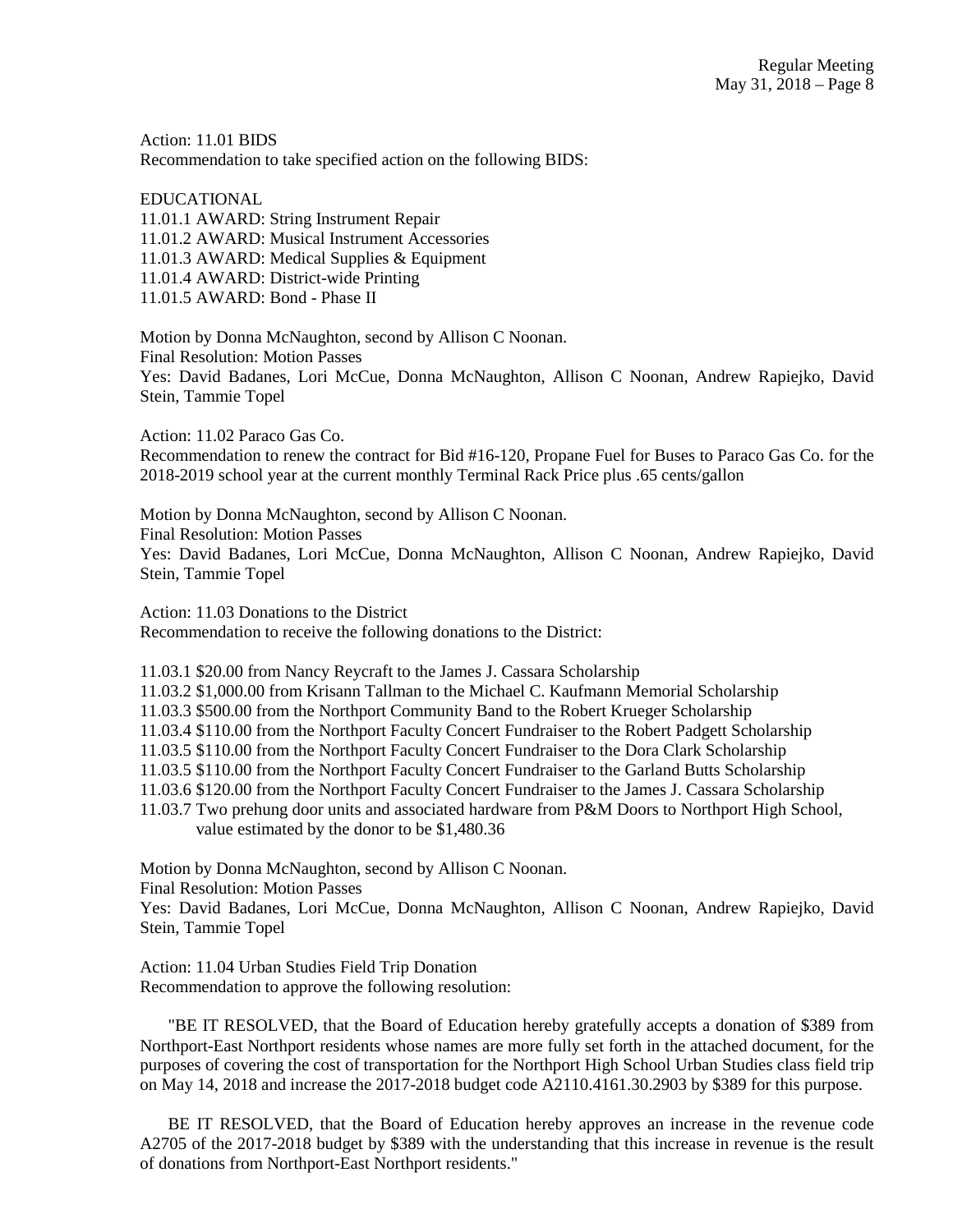Motion by Donna McNaughton, second by Allison C Noonan. Final Resolution: Motion Passes Yes: David Badanes, Lori McCue, Donna McNaughton, Allison C Noonan, Andrew Rapiejko, David Stein, Tammie Topel

Action: 11.05 Urban Studies Field Trip Donation Recommendation to approve the following resolution:

 "BE IT RESOLVED, that the Board of Education hereby gratefully accepts a donation of \$409 from Northport-East Northport residents whose names are more fully set forth in the attached document, for the purposes of covering the cost of transportation for the Northport High School Urban Studies class field trip on April 19, 2018 and increase the 2017-2018 budget code A2110.4161.30.2903 by \$409 for this purpose.

 BE IT RESOLVED, that the Board of Education hereby approves an increase in the revenue code A2705 of the 2017-2018 budget by \$409 with the understanding that this increase in revenue is the result of donations from Northport-East Northport residents."

Motion by Donna McNaughton, second by Allison C Noonan.

Final Resolution: Motion Passes

Yes: David Badanes, Lori McCue, Donna McNaughton, Allison C Noonan, Andrew Rapiejko, David Stein, Tammie Topel

Action: 11.06 Ocean Avenue Field Trip Donation Recommendation to approve the following resolution:

 "BE IT RESOLVED, that the Board of Education hereby gratefully accepts a donation of \$1,881 from Northport-East Northport residents whose names are more fully set forth in the attached document, for the purpose of covering the cost of the Ocean Avenue Elementary School 5th Grade Sunken Forest Investigation field trip and increase the 2017-2018 budget code A2060.4900.00.2805 by \$1,881 for this purpose.

 BE IT RESOLVED, that the Board of Education hereby approves an increase in the revenue code A2705 of the 2017-2018 budget by \$1,881 with the understanding that this increase in revenue is the result of donations from Northport-East Northport residents."

Motion by Donna McNaughton, second by Allison C Noonan.

Final Resolution: Motion Passes

Yes: David Badanes, Lori McCue, Donna McNaughton, Allison C Noonan, Andrew Rapiejko, David Stein, Tammie Topel

Action: 11.07 Health Services Contracts

Recommendation to authorize the Board President to sign contracts with the following school districts to provide health services for Northport-East Northport students attending school in that district during the 2017-2018 school year:

- 11.07.1 Jericho Union Free School District, thirteen (13) students attending Long Island Lutheran School,  $\omega$  \$1,315.28 = \$17,098.64
- 11.07.2 Hauppauge Union Free School District, three (3) students attending Ivy League @ \$1,000.29, totaling \$3,000.87
- 11.07.3 South Huntington Union Free School District, one (1) student attending St. Anthony's High School, two (2) students attending Long Island School for the Gifted @ \$817.22, totaling \$2,451.66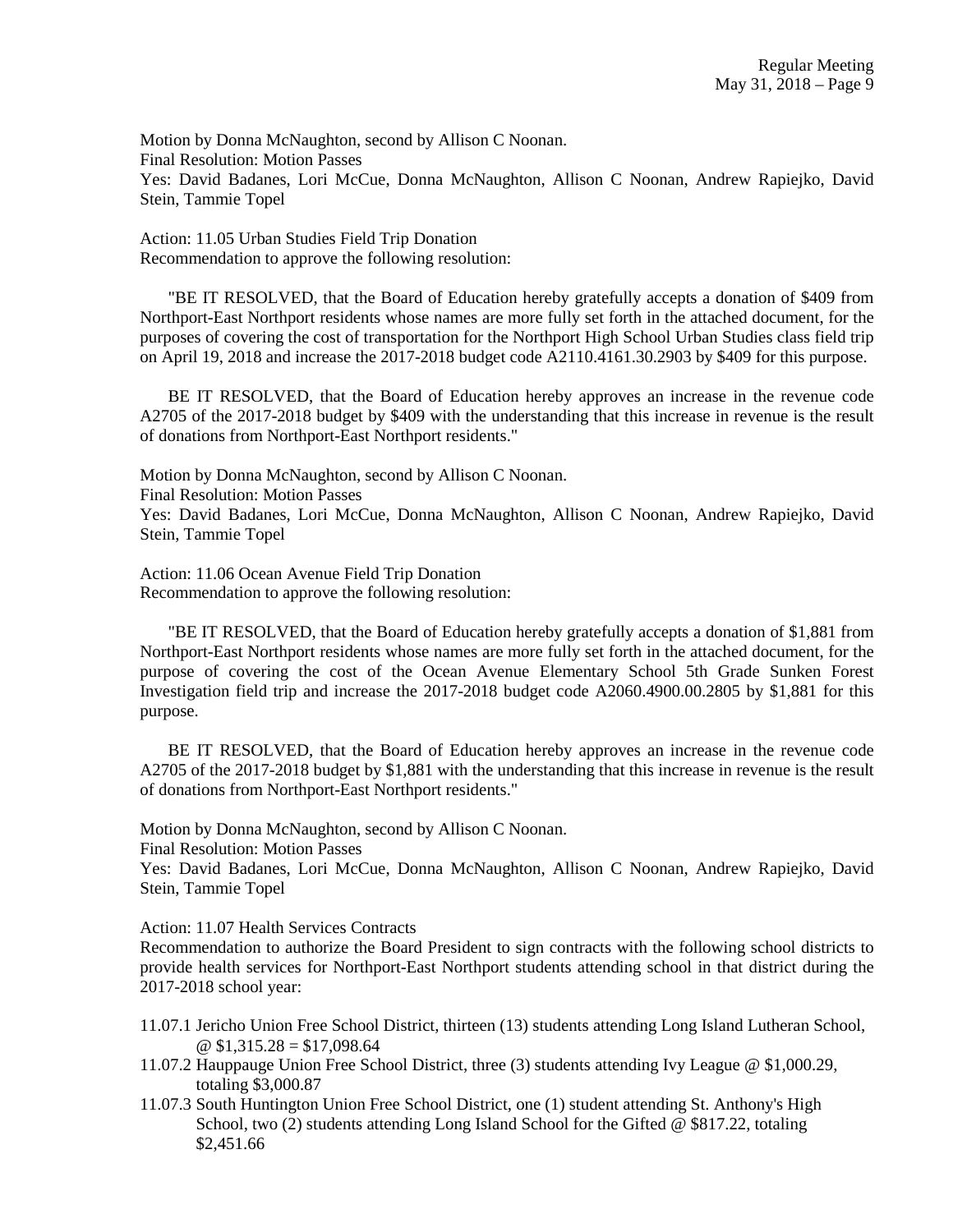Motion by Donna McNaughton, second by Allison C Noonan. Final Resolution: Motion Passes Yes: David Badanes, Lori McCue, Donna McNaughton, Allison C Noonan, Andrew Rapiejko, David

Stein, Tammie Topel

Action: 11.08 New York Therapy Placement Services, Inc. Recommendation to approve a 2017-2018 Academic Tutoring Agreement between the Northport-East Northport Union Free School District and New York Therapy Placement Services, Inc. (Spec. Ed.)

Motion by Donna McNaughton, second by Allison C Noonan. Final Resolution: Motion Passes Yes: David Badanes, Lori McCue, Donna McNaughton, Allison C Noonan, Andrew Rapiejko, David Stein, Tammie Topel

Action: 11.09 New York Therapy Placement Services, Inc. Recommendation to approve a 2017-2018 Related Services Agreement between the Northport-East Northport Union Free School District and New York Therapy Placement Services, Inc. (Spec. Ed.)

Motion by Donna McNaughton, second by Allison C Noonan. Final Resolution: Motion Passes Yes: David Badanes, Lori McCue, Donna McNaughton, Allison C Noonan, Andrew Rapiejko, David Stein, Tammie Topel

Action: 11.10 Agreement and Release

Recommendation to approve an Agreement and Release between the Northport-East Northport Union Free School District and a parent known to the Board of Education for placement of a student for the 2018- 2019 school year (Spec. Ed.)

Motion by Donna McNaughton, second by Allison C Noonan. Final Resolution: Motion Passes Yes: David Badanes, Lori McCue, Donna McNaughton, Allison C Noonan, Andrew Rapiejko, David Stein, Tammie Topel

Action: 11.11 Anderson Center for Autism

Recommendation to approve a 2018-2019 Agreement between the Northport-East Northport Union Free School District and Anderson Center for Autism (Spec. Ed.)

Motion by Donna McNaughton, second by Allison C Noonan. Final Resolution: Motion Passes Yes: David Badanes, Lori McCue, Donna McNaughton, Allison C Noonan, Andrew Rapiejko, David Stein, Tammie Topel

Action: 11.12 Henry Viscardi School

Recommendation to approve a 2017-2018 Agreement between the Northport-East Northport Union Free School District and the Henry Viscardi School (Spec. Ed.)

Motion by Donna McNaughton, second by Allison C Noonan. Final Resolution: Motion Passes Yes: David Badanes, Lori McCue, Donna McNaughton, Allison C Noonan, Andrew Rapiejko, David Stein, Tammie Topel

Action: 11.13 Treasurer's Report and Monthly Summary of Receipts and Disbursements Recommendation to approve Treasurer's Report and Monthly Summary of Receipts and Disbursements: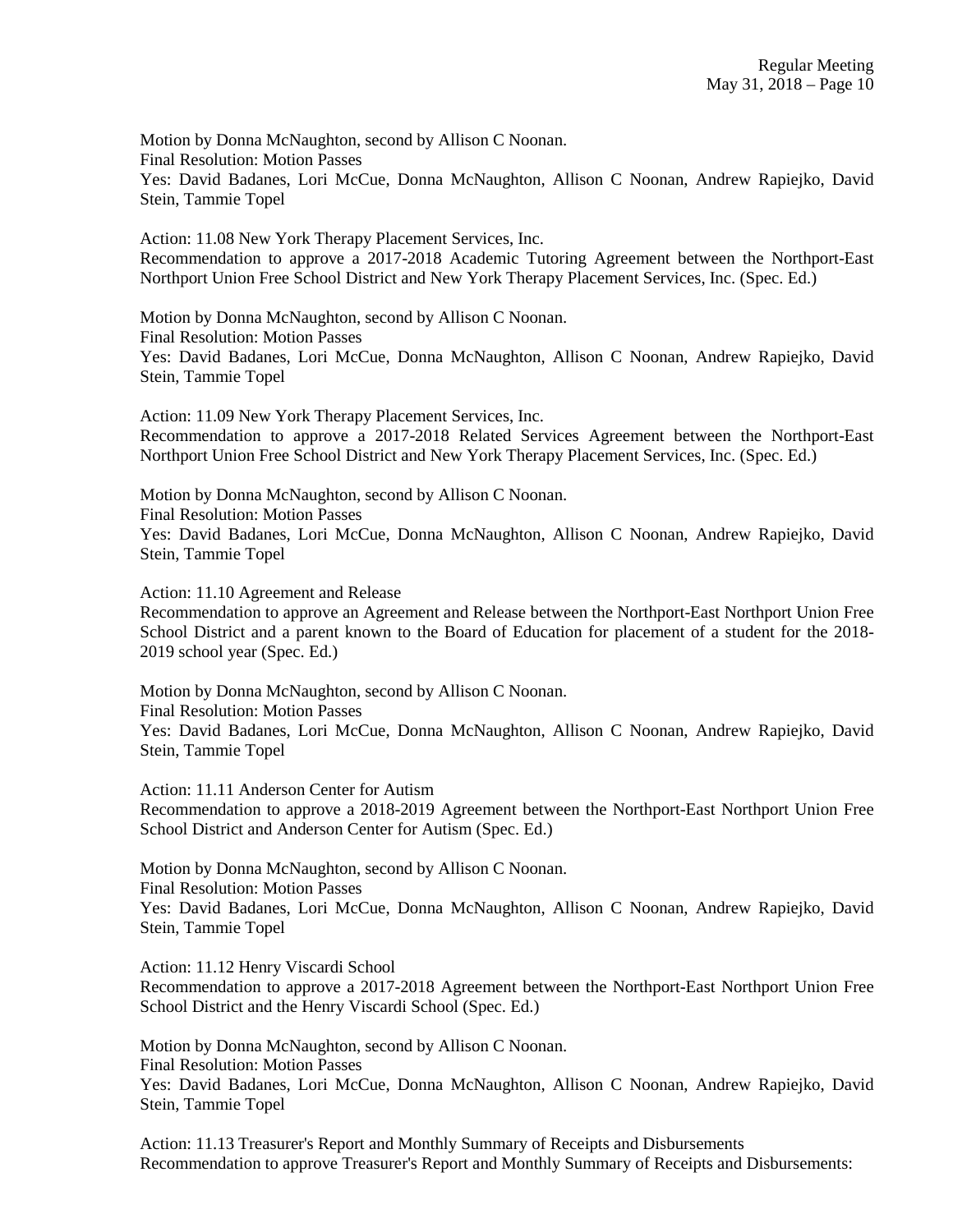11.13.1 Treasurer's Report for the period March 1, 2018 through March 31, 2018 11.13.2 Monthly Summary of Receipts and Disbursements for March 2018

Motion by Donna McNaughton, second by Allison C Noonan. Final Resolution: Motion Passes Yes: David Badanes, Lori McCue, Donna McNaughton, Allison C Noonan, Andrew Rapiejko, David Stein, Tammie Topel

Action: 11.14 Schedule of Investments Recommendation to approve the Schedule of Investments:

11.14.1 Schedule of Investments as of March 31, 2018

Motion by Donna McNaughton, second by Allison C Noonan. Final Resolution: Motion Passes Yes: David Badanes, Lori McCue, Donna McNaughton, Allison C Noonan, Andrew Rapiejko, David Stein, Tammie Topel

Action: 11.15 Collateral Schedule Recommendation to approve the Collateral Schedule:

11.15.1 Collateral Schedule as of March 31, 2018

Motion by Donna McNaughton, second by Allison C Noonan. Final Resolution: Motion Passes Yes: David Badanes, Lori McCue, Donna McNaughton, Allison C Noonan, Andrew Rapiejko, David Stein, Tammie Topel

Action: 11.16 Bank Reconciliation Report Recommendation to approve the Bank Reconciliation Report:

11.16.1 Bank Reconciliation Report for the Month Ended March 31, 2018

Motion by Donna McNaughton, second by Allison C Noonan. Final Resolution: Motion Passes Yes: David Badanes, Lori McCue, Donna McNaughton, Allison C Noonan, Andrew Rapiejko, David Stein, Tammie Topel

Action: 11.17 General Fund Projected Cash Flow Statement Recommendation to approve the General Fund Projected Cash Flow Statement:

11.17.1 General Fund Projected Cash Flow Statement for the year ending 2017-2018, Actual Data July 1, 2017 - March 31, 2018, Estimated Data April 1, 2018 - June 30, 2018

Motion by Donna McNaughton, second by Allison C Noonan. Final Resolution: Motion Passes Yes: David Badanes, Lori McCue, Donna McNaughton, Allison C Noonan, Andrew Rapiejko, David Stein, Tammie Topel

Action: 11.18 Monthly Revenue and Budget Status Report - School Lunch Fund Recommendation to approve the Monthly Revenue and Budget Status Report - School Lunch Fund for the Month Ending March 31, 2018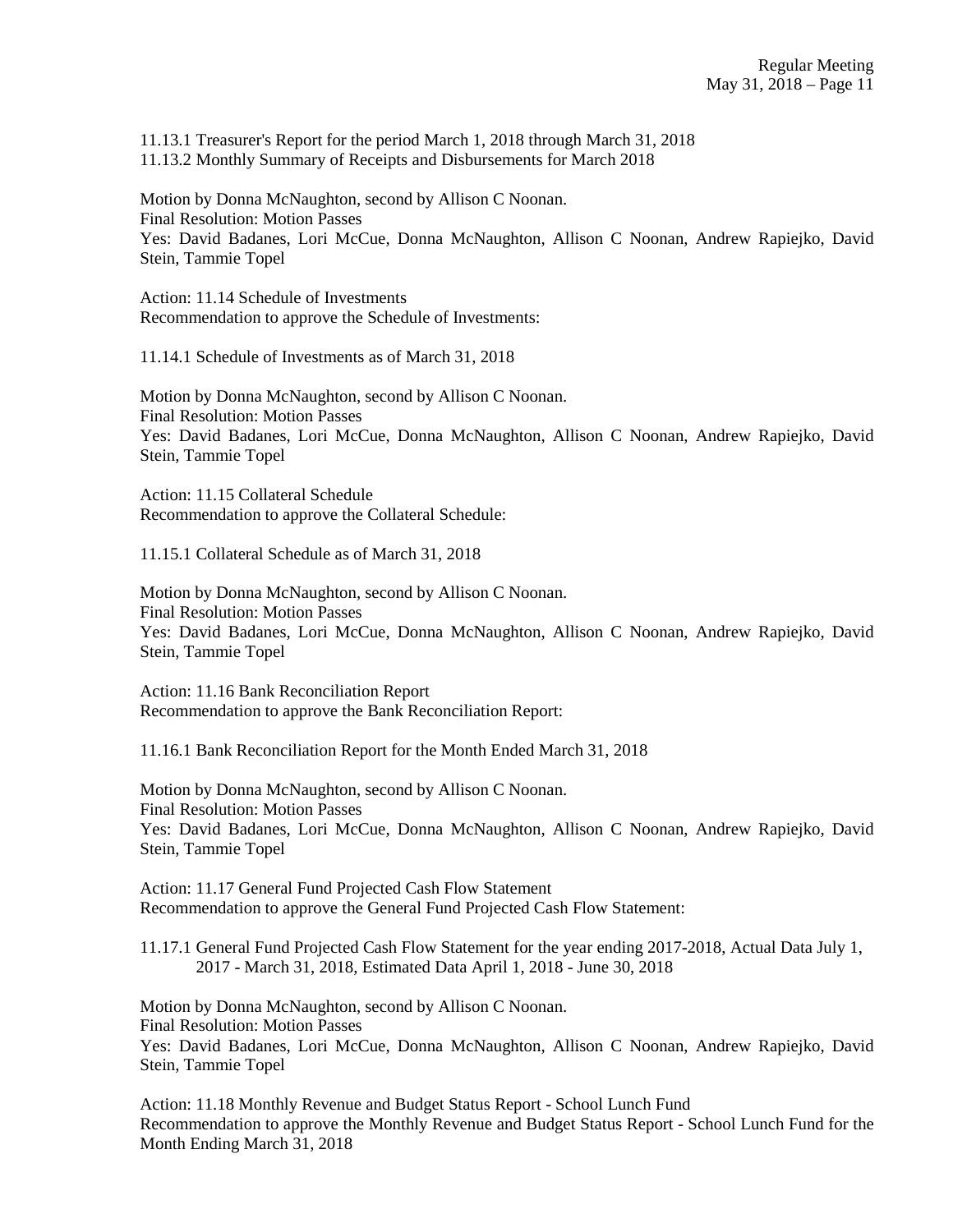Motion by Donna McNaughton, second by Allison C Noonan. Final Resolution: Motion Passes Yes: David Badanes, Lori McCue, Donna McNaughton, Allison C Noonan, Andrew Rapiejko, David Stein, Tammie Topel

Action: 11.19 Monthly Revenue and Budget Status Report - Special Aid Fund Recommendation to approve the Monthly Revenue and Budget Status Report - Special Aid Fund for the Month Ending March 31, 2018

Motion by Donna McNaughton, second by Allison C Noonan. Final Resolution: Motion Passes Yes: David Badanes, Lori McCue, Donna McNaughton, Allison C Noonan, Andrew Rapiejko, David Stein, Tammie Topel

Action: 11.20 Monthly Revenue and Budget Status Report - General Fund Recommendation to approve the Monthly Revenue and Budget Status Report - General Fund for the Month Ending March 31, 2018

Motion by Donna McNaughton, second by Allison C Noonan. Final Resolution: Motion Passes Yes: David Badanes, Lori McCue, Donna McNaughton, Allison C Noonan, Andrew Rapiejko, David Stein, Tammie Topel

Action: 11.21 Monthly Revenue and Budget Status Report - Capital Fund Recommendation to approve the Monthly Revenue and Budget Status Report - Capital Fund for the Month Ending March 31, 2018

Motion by Donna McNaughton, second by Allison C Noonan. Final Resolution: Motion Passes Yes: David Badanes, Lori McCue, Donna McNaughton, Allison C Noonan, Andrew Rapiejko, David Stein, Tammie Topel

Action: 11.22 School Lunch Profit and Loss Recommendation to approve the School Lunch Profit and Loss Statement for the Month Ending March 31, 2018

Motion by Donna McNaughton, second by Allison C Noonan. Final Resolution: Motion Passes

Yes: David Badanes, Lori McCue, Donna McNaughton, Allison C Noonan, Andrew Rapiejko, David Stein, Tammie Topel

Action: 11.23 Quarterly Trial Balance Reports Recommendation to approve the Quarterly Trial Balance Reports for all District Funds for the period July 1, 2017 - March 31, 2018

Motion by Donna McNaughton, second by Allison C Noonan. Final Resolution: Motion Passes Yes: David Badanes, Lori McCue, Donna McNaughton, Allison C Noonan, Andrew Rapiejko, David Stein, Tammie Topel

Action: 11.24 Quarterly Student Account Activity Reports Recommendation to approve the Quarterly Student Account Activity Reports for the period January 1, 2018 - March 31, 2018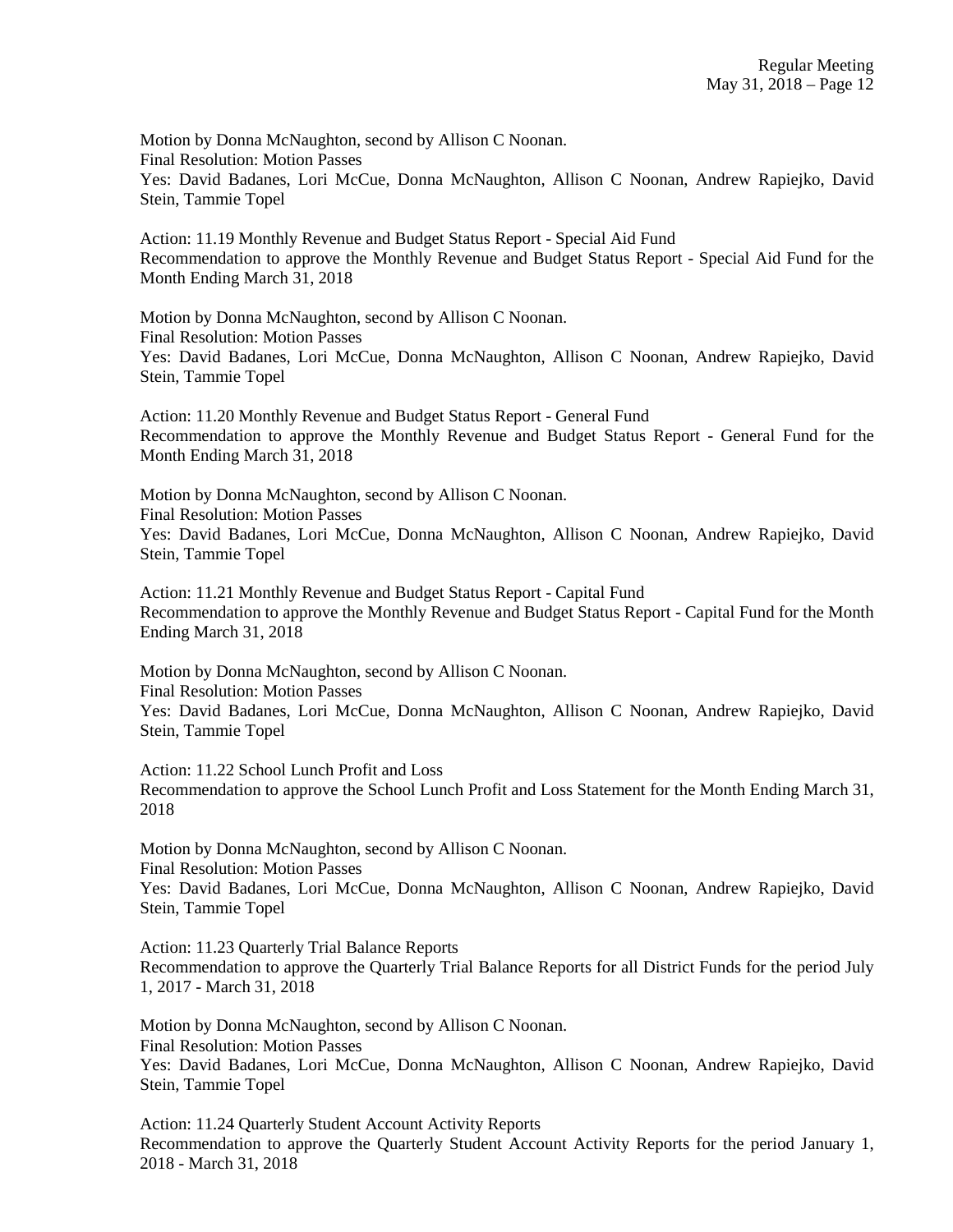11.24.1 Northport High School 11.24.2 East Northport Middle School 11.24.3 Northport Middle School

Motion by Donna McNaughton, second by Allison C Noonan. Final Resolution: Motion Passes Yes: David Badanes, Lori McCue, Donna McNaughton, Allison C Noonan, Andrew Rapiejko, David Stein, Tammie Topel

Action: 11.25 Transfer of General Fund Appropriations Recommendation to approve Transfer of General Fund Appropriations in the fiscal year 2017-2018 (\$92,960.08)

Motion by Donna McNaughton, second by Allison C Noonan. Final Resolution: Motion Passes Yes: David Badanes, Lori McCue, Donna McNaughton, Allison C Noonan, Andrew Rapiejko, David Stein, Tammie Topel

Action: 11.26 Transfer of Capital Funds Recommendation to approve Transfer of Capital Funds in the 2017-2018 fiscal year (\$14,000.00)

Motion by Donna McNaughton, second by Allison C Noonan. Final Resolution: Motion Passes Yes: David Badanes, Lori McCue, Donna McNaughton, Allison C Noonan, Andrew Rapiejko, David Stein, Tammie Topel

Action: 11.27 Tax Anticipation Notes Recommendation to approve the following Tax Anticipation Note Resolution:

TAX ANTICIPATION NOTE RESOLUTION OF NORTHPORT-EAST NORTHPORT UNION FREE SCHOOL DISTRICT, NEW YORK, ADOPTED MAY 31, 2018, AUTHORIZING THE ISSUANCE OF NOT TO EXCEED \$40,000,000 TAX ANTICIPATION NOTES IN ANTICIPATION OF THE RECEIPT OF TAXES TO BE LEVIED FOR THE FISCAL YEAR ENDING JUNE 30, 2019

RESOLVED BY THE BOARD OF EDUCATION OF NORTHPORT-EAST NORTHPORT UNION FREE SCHOOL DISTRICT, IN THE COUNTY OF SUFFOLK, NEW YORK, AS FOLLOWS:

Section 1. Tax Anticipation Notes (herein called "Notes") of Northport-East Northport Union Free School District, in the County of Suffolk, New York (herein called "District"), in the principal amount of not to exceed \$40,000,000, and any notes in renewal thereof, are hereby authorized to be issued pursuant to the provisions of Sections 24.00 and 39.00 of the Local Finance Law, constituting Chapter 33-a of the Consolidated Laws of the State of New York (herein called "Law").

Section 2. The following additional matters are hereby determined and declared:

(a) The Notes shall be issued in anticipation of the collection of real estate taxes to be levied for school purposes for the fiscal year commencing July 1, 2018 and ending June 30, 2019, and the proceeds of the Notes shall be used only for the purposes for which said taxes are levied.

(b) The Notes shall mature within the period of one year from the date of their issuance.

(c) The Notes are not issued in renewal of other notes.

(d) The total amount of such taxes remains uncollected at the date of adoption of this resolution.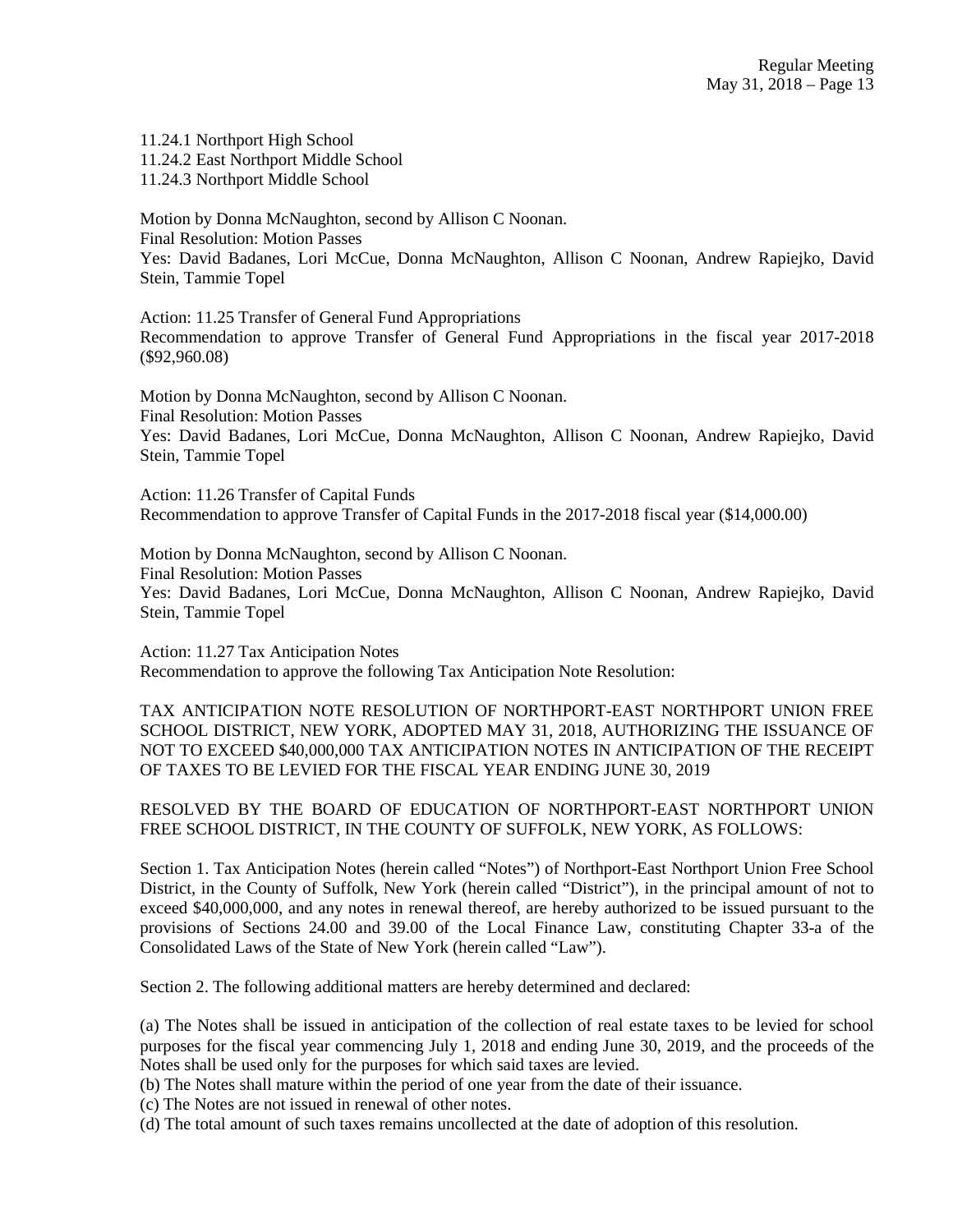Section 3. The Notes hereby authorized shall contain the recital of validity prescribed by Section 52.00 of the Law and shall be general obligations of the District, and the faith and credit of the District are hereby pledged to the punctual payment of the principal of and interest on the Notes and unless the Notes are otherwise paid or payment provided for, an amount sufficient for such payment shall be inserted in the budget of the District and a tax sufficient to provide for the payment thereof shall be levied and collected.

Section 4. Subject to the provisions of this resolution and the Law, and pursuant to Sections 50.00, 56.00, 60.00 and 61.00 of the Law, the power to sell and issue the Notes authorized pursuant hereto, or any renewals thereof, and to determine the terms, form and contents, including the manner of execution, of such Notes, and to execute arbitrage certifications relative thereto, is hereby delegated to the President of the Board of Education, the chief fiscal officer of the District.

Section 5. The Notes shall be executed in the name of the District by the manual signature of the President of the Board of Education, the Vice President of the Board of Education, the District Treasurer, the District Clerk, or such other officer of the District as shall be designated by the chief fiscal officer of the District, and shall have the corporate seal of the District impressed or imprinted thereon which corporate seal may be attested by the manual signature of the District Clerk.

Section 6. This resolution shall take effect immediately.

Motion by Donna McNaughton, second by Allison C Noonan. Final Resolution: Motion Passes Yes: David Badanes, Lori McCue, Donna McNaughton, Allison C Noonan, Andrew Rapiejko, David Stein, Tammie Topel

Action: 11.28 Syosset Home Tutoring, Inc.

Recommendation to approve a Supplementary Education Services Agreement between the Northport-East Northport Union Free School District and Syosset Home Tutoring, Inc. in an amount not to exceed \$2,000.00 (SSS)

Motion by Donna McNaughton, second by Allison C Noonan. Final Resolution: Motion Passes Yes: David Badanes, Lori McCue, Donna McNaughton, Allison C Noonan, Andrew Rapiejko, David Stein, Tammie Topel

Action: 11.29 Kaitlin Accetta

Recommendation to approve a Supplementary Education Services Agreement between the Northport-East Northport Union Free School District and Kaitlin Accetta for choreography for IB Showcase, in an amount not to exceed \$350.00

Motion by Donna McNaughton, second by Allison C Noonan. Final Resolution: Motion Passes Yes: David Badanes, Lori McCue, Donna McNaughton, Allison C Noonan, Andrew Rapiejko, David Stein, Tammie Topel

Action: 11.30 Music Theatre International Recommendation to approve a Production Contract between the Northport-East Northport Union Free School District and Music Theatre International for Disney's The Lion King Kids (FAS)

Motion by Donna McNaughton, second by Allison C Noonan. Final Resolution: Motion Passes Yes: David Badanes, Lori McCue, Donna McNaughton, Allison C Noonan, Andrew Rapiejko, David Stein, Tammie Topel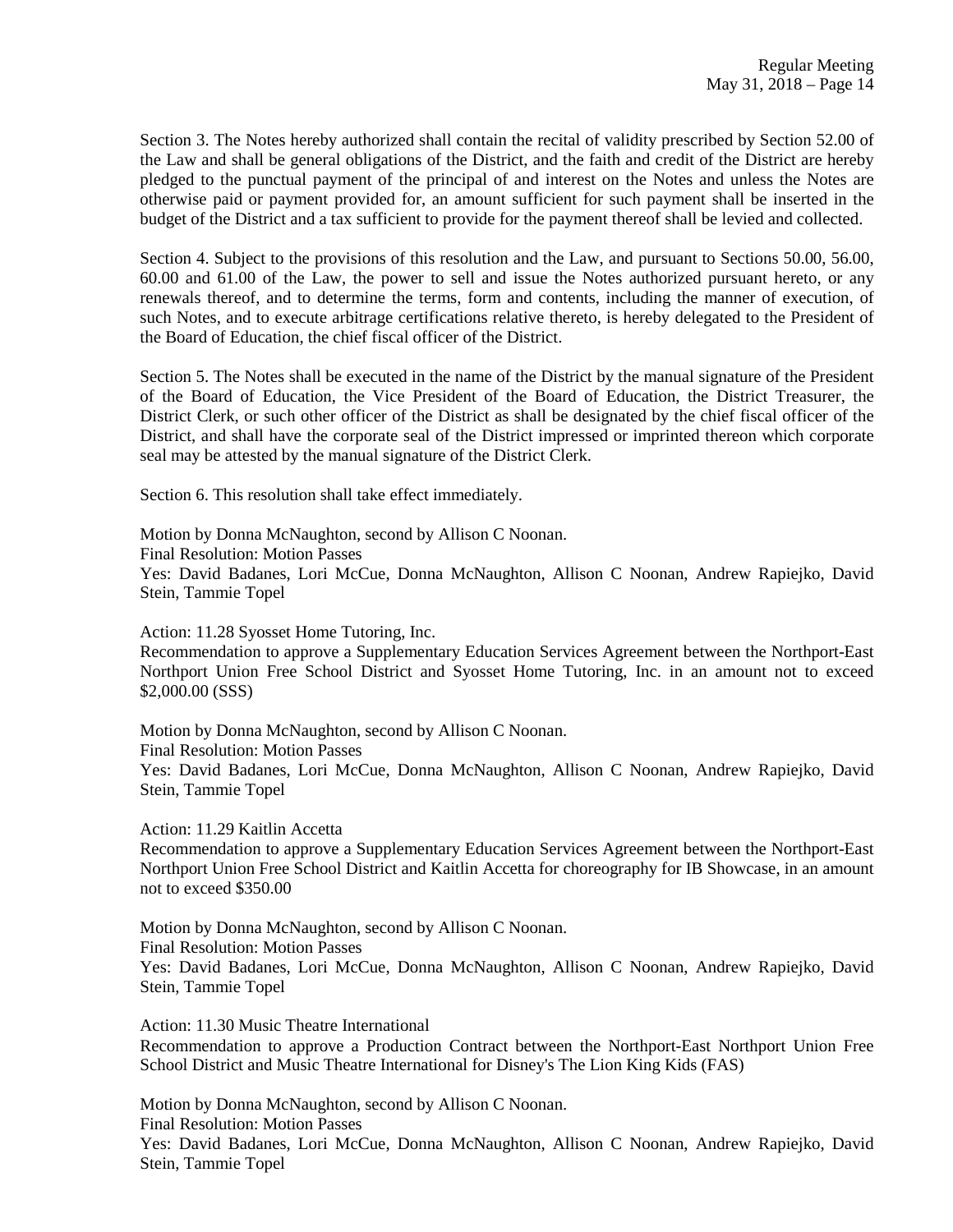Action: 11.31 New York State Bar Association Grant

Recommendation to approve a grant application from the New York State Bar Association in the amount of \$3,854.20 to be used for expenses related to the annual Law and Civic Education Summer Institute conducted in partnership between the District's Law-Related Education Program (Project PATCH) and the Law, Youth and Citizenship Program of the New York State Bar Association

Motion by Donna McNaughton, second by Allison C Noonan.

Final Resolution: Motion Passes

Yes: David Badanes, Lori McCue, Donna McNaughton, Allison C Noonan, Andrew Rapiejko, David Stein, Tammie Topel

## **12. SUPERINTENDENT'S REPORT - FOR INFORMATION ONLY**

Information: 12.01 UTN PDC

Information: 12.02 NASA PDC

Information: 12.03 Budget Transfers for the period April 16, 2018 through May 4, 2018 - As per Board Policy #6150, all transfers between salary codes up to \$25,000 and transfers between all other codes up to \$10,000 are to be reported to the Board of Education as an information item

## **13. UNFINISHED BUSINESS**

Information: 13.01 Legislative Advocacy Committee Update from Trustee David Badanes

Trustee Badanes stated that he does not have an update on the committee and that he has to step down as the chairperson.

The charge of the committee will be discussed at the next Board meeting.

Information: 13.02 Use of District Facilities Citizens Advisory Committee Update from Vice President David Stein

Trustee Stein stated that the committee has not met due to the budget meetings. The committee was researching the costs to the district for the use of facilities and will then discuss the fee schedule.

## **14. NEW BUSINESS**

Motion was made by Trustee Topel, seconded by Trustee Noonan, to add to a future agenda the request that soil testing be performed at Northport Middle School at the school, the soil around the school, underneath the school, shallow and deep, as well as the bus depot, the sand, ground, shallow and deep, and also request that we look into providing or granting variances for those students who continue to have carboxyhemoglobin levels greater than 2.5.

Motion by Tammie Topel, second by Allison C Noonan Final Resolution: Motion Fails Yes: David Badanes, Allison Noonan, Tammie Topel No: Lori McCue, Donna McNaughton, Andrew Rapiejko, David Stein

**15. ADJOURNMENT** - Board policy requires adjournment by 10:30 pm, unless meeting is extended by vote.

Action: 15.01 Adjournment